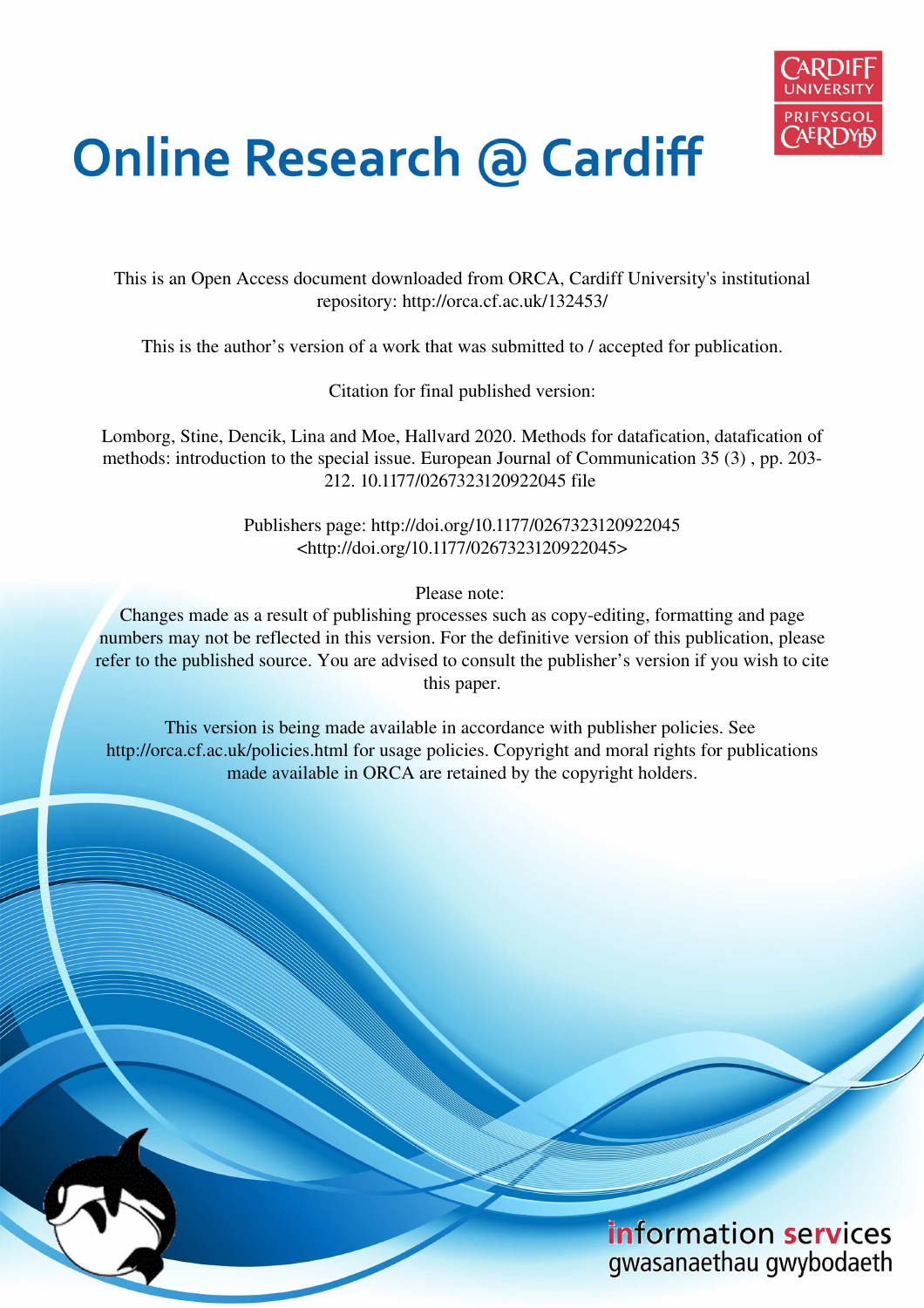# **Methods for Datafication, Datafication of Methods: Introduction to the special issue**

#### By Stine Lomborg, Lina Dencik and Hallvard Moe

Over the past decades digital media have become a central infrastructure in society, and people around the globe rely on digital media every day to get things done: coordinate social activities, work, shop, handle financial transactions, participate in politics, consult with health professionals, or be entertained. Digital media enable processes of datafication (Mayer-Schönberger & Cukier, 2013): users' online activities leave digital traces that are transformed into data points in databases, kept by service providers and other private and public organisations, and repurposed for commercial exploitation, business innovation, surveillance – and research. Increasingly, this also extends to sensors and recognition technologies that turn homes and cities, as well as our own bodies, into data points to be collected and analysed (Hintz, Dencik and Wahl-Jorgensen 2018). So-called 'traditional' media industries, too, including public service broadcasting, have been datafied, tracking and profiling audiences, algorithmically processing data for greater 'personalisation' as a way to compete with new players and streaming services (Van den Bulck and Moe 2018). Datafication both raises new research questions and brings about new avenues, and an array of tools, for empirical research. This special issue is dedicated to exploring these, linking them to broader historical trajectories of social science methodologies as well as to central concerns and perspectives in media and communication research.

'Datafication', and its companion 'big data', was for a while the subject of a certain hype in public debate and research across disciplines. As a phenomenon and area of study, 'datafication' is typically qualified in relation to a specific domain: datafication of health, work, the public sector, the city, or everyday life. This further means that the study of datafication is crossdisciplinary in nature, and potentially opens up spaces for interdisciplinary collaboration. Media and communication research has a lot to contribute to other disciplines in this respect, both in regards to understanding and explaining the infrastructural and political-economic underpinnings of the platforms and services that drive datafication, and to exploring and theorizing how users, citizens and consumers engage with and are affected by datafication. At the same time, datafication is also a central concern for media and communication research itself, creating different ways of approaching the study of mediated phenomena. The technical ability to generate and analyse digital data traces has fueled a rich field of digital methods and advanced the discipline of computational social science. Studies of social media, in particular, have often incorporated methodological innovations that rely on algorithmically processing large amounts of data, whilst more established methods of content analysis of media messages have also been reconfigured with the advent of big data (Rogers 2013; Zamith and Lewis 2015). With this special issue, we weave together these streams by asking two questions: on the one hand, what research questions media and communication scholars should ask of datafication, and, on the other hand, how new and existing methods enable us to answer them. This special issue of European Journal of Communication, is based on revised versions of papers first presented at a symposium convened by the journal and the issue editors, and held at the University of Copenhagen in September 2019.

The study of datafication itself from within media and communication research warrants theoretical clarification about the nature of our field and its objects of study.

First, in digital media the object of study of media and communication is not clearly delimited to a relatively stable set of media institutions, genres or forms of production and reception. As the discipline of media studies developed over the 20th century, at least in the predigital era, the object of media studies was in a sense commonly accepted to be print, radio and television, whereas interpersonal communication was studied across adjacent disciplines from rhetoric to social psychology and linguistics. In his seminal essay on "the great divide", Everett Rogers (1999) noted that this was reflected in institutional divisions across universities in the western world where the study of mass and interpersonal communication was separated into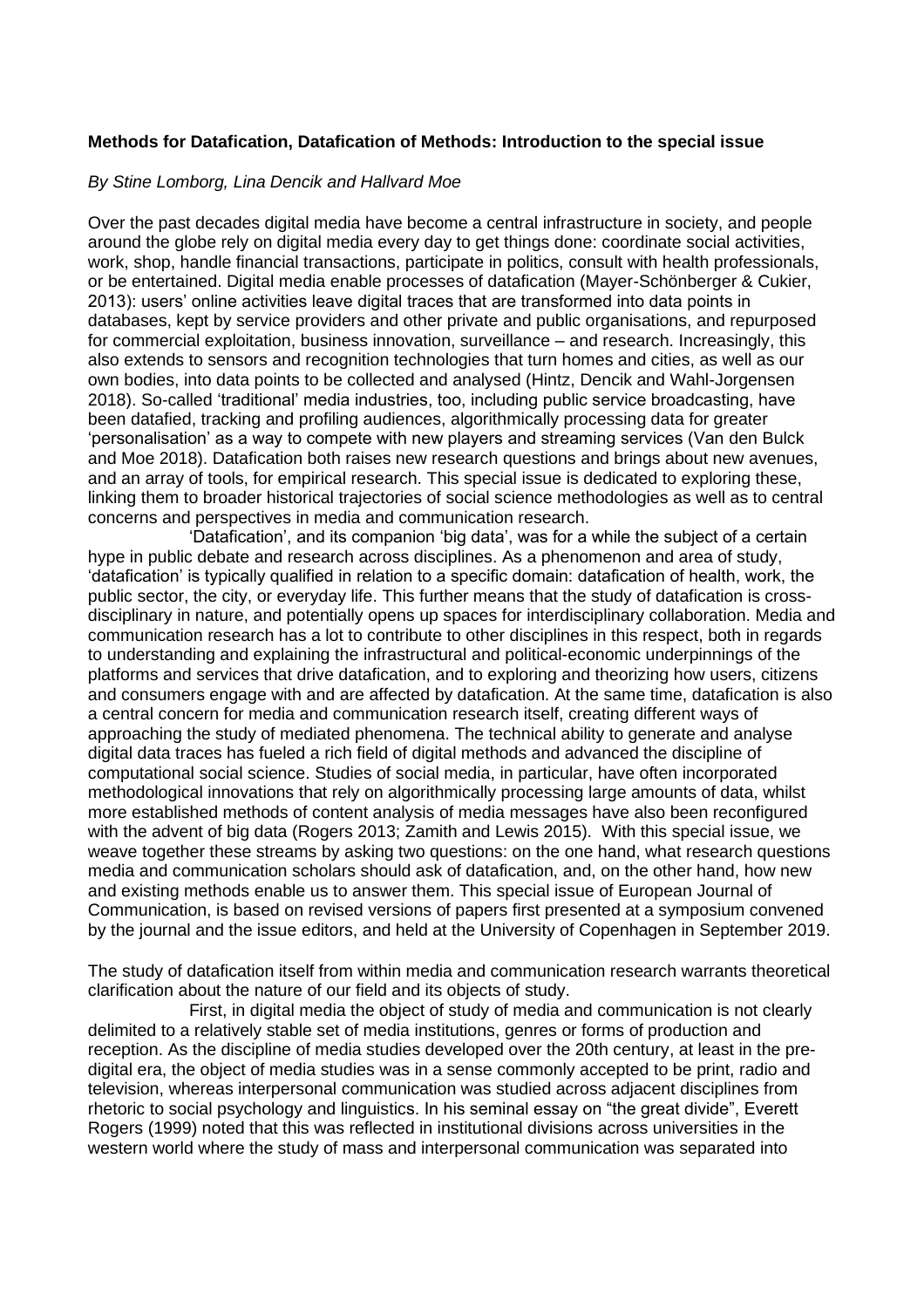different departments. The same distinction can be found in the editorial of the first issue of the present journal: The "communication" in European Journal of Communication referred to "processes of public communication within and between societies and thus primarily to do with mass media and mass communication" (JGB, DM, KER, 1986, 3).

It would be difficult to find a journal introduction in our field that does not claim new, exciting or ominous technological change. The 1986 editorial quoted above made readers aware of a "so-called 'communications revolution'" that not only pressured institutional structures and practices of communication, but also gave rise to "an increase and diversification of the intellectual problems for communication research" (JGB, DM, KER, 1986, 4). Still, the advent of digital media has fundamentally challenged both the divide between mass and interpersonal media, and the nature of the domain of media and communication scholarship itself. What counts as media and thus relevant objects of study for media and communication scholarship in the digital age? Across personal devices, whether laptops or smartphones, websites or apps for banking, shopping, childcare and so on sit side by side with digital news sites and streaming services. All of these share the same material basis and to varying degrees distribute content, facilitate interaction, engage in data extraction and thus call for our attention. From a loose definition of media in terms of materiality, anything digital can be media. In a recent book on the internet of things, Bunz & Meikle (2018), for instance, suggest we may think of smart sensor-based objects as networked media that collect data and communicate with and about users. If anything digital can be media, it fundamentally challenges taken-for-granted notions in our field: What are the media institutions to be studied when the networked media can be anything from babysitter apps to rifles? And where are the "texts" in these media that audience studies still hold as a defining criteria (Livingstone 2004, Picone 2017)?

The struggles over delimitations of our field and changing of objects of study has led prominent scholars to suggest communication, rather than media, as the basic object of study (e.g. Jensen, 2010; Castells, 2007). In his book on media convergence, for instance, Jensen (2010) proposes to focus on the prototypical, relatively stable communication practices (one-to-one, oneto-many and many-to-many) that have historically traveled well across media, in what he labels a 'three-step flow of communication', nodding to Katz & Lazarsfeld's (1955) seminal study of the relation between mass and interpersonal media in the formation of public opinion. In their status of the field of communication scholarship in the wake of datafication research, Turow & Couldry (2018) advance a related move away from content-centric approaches to media towards seeing media as technologies for data extraction. This move implies joining forces with perspectives outside of our field to illuminate the "larger arena of knowledge production that we must also learn to associate with media" (p. 415). While Turow and Couldry are particularly referring to the intersection of media and communication scholarship with critical analysis of personal targeting, discimination etc as treated in discussions of surveillance capitalism (Zuboff, 2018) and data justice (Dencik et al. 2016), we take their intervention to invite a broader engagement with data traces and questions for datafication - from entertainment media to smart cities and digital public sector initiatives - in our field. The 'loosening' of the boundaries around our object of study not only implies that our domain is broadening in scope, but also that other disciplines increasingly inhabit it. We should take this development as an opportunity to advance, synthesize and test our historically grounded theories and empirical knowledge of media and communication in society in relation to emergent research about digital media to better understand the economic, social and cultural implications of datafication.

Second, the relationship between communication and datafication must be unravelled to elaborate the possible contribution of our field to the study of datafication. One useful point of departure for such an endeavour is to advance the basic conceptualizations of 'data' and data-driven technologies in terms of media and communication. As critical data studies scholars have noted, data are neither "raw" (Gitelman, 2013) or neutral, nor do they make sense in and of themselves. In making data meaningful and understanding how they come to matter, communication theory holds crucial insights. Firstly, communication scholarship reminds anyone interested in data and knowledge production that data do not solely communicate by way of the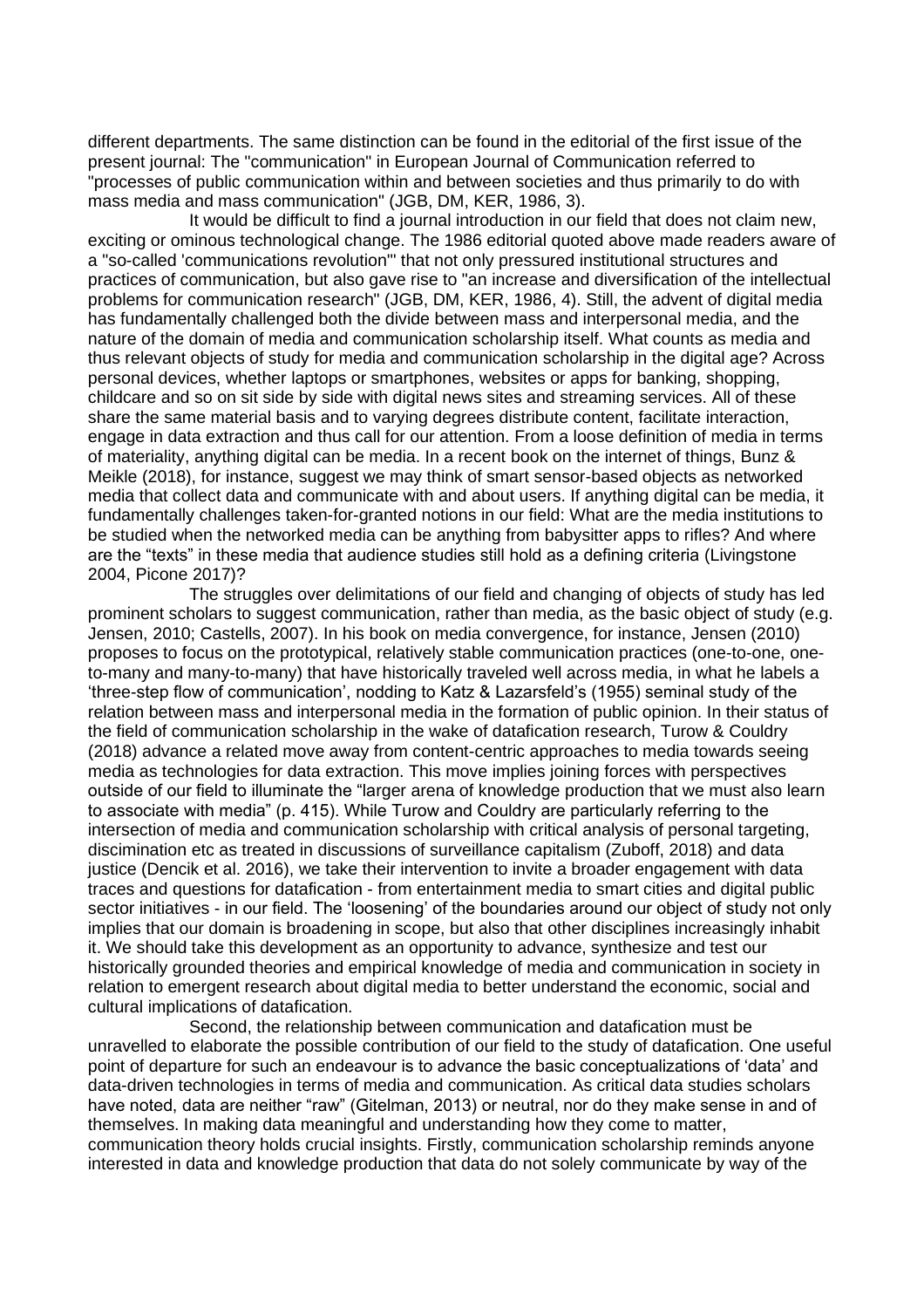transfer of information from individuals to digital systems and back. We must also interrogate digital data in terms of ritualized communication that help sustain a certain social order. In that vein, lending inspiration from Lomborg & Frandsen (2016), we can understand digital communication to comprise communication with the system, the self and the social world (peers in social networks, but also, commercial entities and societal structures). Hence, datafication is premised on each and every micro-instance of communication with digital media and contributes to the ongoing configuration of digital systems (Jensen & Helles, 2017), the constitution of the self and social relationships. Jensen (2012) explores the role of meta-data as new forms of metacommunication, taking meta-data to refer to codes and contexts in time and space that may guide meaning-making with communication, both for the parties involved, for those making value out of data, and for scholarship. Digital meta-data can be retrieved and and made analysis-ready to an extent that is historically unprecedented and warrants our empirical engagement. These two theoretical clarifications - regarding our object of study and the communicative framing of data - point to new questions: Do we have the methods for studying datafication? And how should datafication be used to study communication?

# **Studying (with) datafication**

We seek to ground the methodological understanding and application of new methods in longstanding practices of empirical research. New methods do not emerge in a vacuum – there are historical continuities and predecessors, and old methods are still relevant. And yet, perhaps datafication enables us to deal with lines of inquiry that were difficult if not impossible to pursue before. We are today facing radically more and more easily available traces, used for more and more purposes. Making sense of this development calls for an interdisciplinary approach that draws on different entry-points. Much research focused on datafication has concerned itself with the technologies themselves, finding innovative ways to explore how data is algorithmically processed and transforming information environments through forms of 'reverse engineering' or 'audits' as a way to highlight new forms of gate-keepers and agenda-setters (e.g. Bucher 2012; Diakopoulos 2015; Rogers, 2013; Sandvig et al. 2014). This has advanced understandings of datafication as decision-making systems that shape the terms of mediation, knowledge production and social exchange. At the same time, the danger of 'algorithmic fetishism' (Monahan 2018) that drives a focus on opening up the 'black-box' of data systems as a way to make sense of digital infrastructures and social relations has led to a call for media scholars to more actively insert their long-standing engagement with the hermeneutic and action space between production and consumption into the study of datafication (Livingstone 2018), (re)claiming audience agency and everyday practices (Kennedy 2018), and emphasising the situated, contextual aspects of data as a way to understand dynamics of power (Dencik 2019). This suggests a critical engagement with the ways established methods in media and communication research, familiar in audience and production studies and beyond, remain relevant and crucial for making sense of data as more than its technical infrastructure.

With regards to the second question we pose - how datafication enables new and reconfigures existing methods for studying communication - we enter into an important, critical discussion in our field. The internet and especially social media made available to communication researchers for the first time, a whole new dimension of human communication. The potential for fresh insights seemed to greatly expand with the advent of 'big data', promising quick, even realtime, diagnosis of whole populations, thus ending the need for selections and theory-driven analysis. Especially when researchers started to utilize opportunities to access data through different software Application Programming Interfaces (API's), we saw a blossoming of studies of different platforms, most dominantly Facebook and Twitter (e.g. Stoyceff et al, 2017). More recently, access to API's were drastically limited following especially the Facebook-Cambridge Analytica privacy scandal, which revealed in early 2018 how consultancy firm Cambridge Analytica, through a researcher, had purchased personal data harvested from Facebook users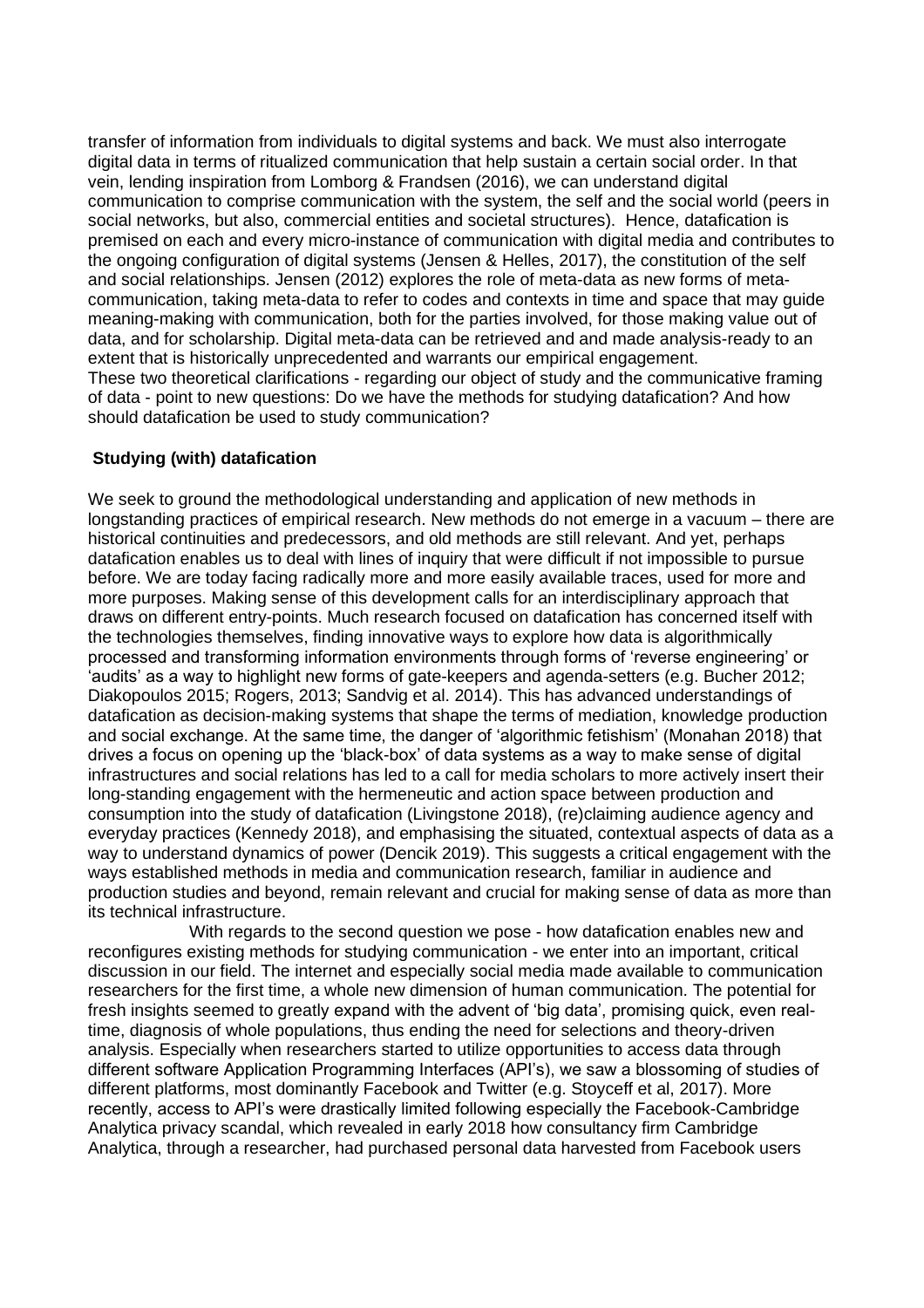without their consent for political analysis and marketing purposes. Referred to as the "APIcalypse" (Bruns, 2019), the move actualized questions about researchers' collaborations with social media platforms (Puschmann, 2019). Beyond problems with data access, more fundamental questions concern how we can use different kinds of data to understand processes of communication. To what extent does datafication not just offer, but require, us to think anew when it comes to the methods we use, and to what extent should we rely on the tried and tested approaches in our field? While digital infrastructures afford opportunities for studying communication in new ways, appropriating data for research does not exist outside of theory. The turn to digital methods and computational processes for analysing social phenomena is one that is embedded in particular epistemologies that also extend previously established understandings of the world familiar to the field of media and communication (boyd and Crawford 2012). In the datafication of methods, we need critical interventions questioning data quality, validity, ethics etc. (e.g. Lomborg & Bechmann, 2014) to invite continuous systematic reflections on how to conduct empirical research in our field.

With this special issue we would like to contribute to what in the past decade or so has been a growing methodological interest in the data "out there" – both in terms of how methods enable specific ways of seeing the social world and specific forms of knowledge production, ethical implications of using digital data for research, and methodological innovations that tap into vast data resources and the infrastructures of datafication as such. Rather than pursuing a purely "how to" methods-focused framing, we have developed this special issue together with the contributors and the journal editors as one that links new tools and procedures to underlying methodological discussions as well as the ontological and epistemological assumptions that undergird our fields. We have thus curated a special issue that will be asking what media and communication scholarship is bringing to our understanding of these issues, and how key pillars of communication research are or can be applied to the study of datafication.

## **Questions for Media and Communication Research**

As such, this special issue grapples with approaches to empirical research that interlink questions of methods and tools with epistemology and practice. It discusses the datafication of methods, as well as methods for studying datafication.

Building on his work with digital methods, the first article by Richard Rogers examines the phenomenon of deplatforming, the banning of certain users (typically far-right actors, some of whom have gained internet celebrity status) from mainstream social media platforms such as Facebook, Twitter, Instagram and YouTube. Rogers asks if deplatforming is an effective strategy for regulating hate speech and extremism online, and if so - for who? As deplatformed users are known to find alternative platforms for their communicative endeavors, deplatforming may simply push the trouble to darker corners of the web. Telegram, a Russian-founded, alternative social media platform offering message encryption, protected speech and broadcast to masses of followers free from government interference offers a case in point (the platform itself is banned in Russia). Rogers deploys digital methods rationales and tools such as hyperlink analysis to study migration of the deplatformed from mainstream to alternative social media, and the newly built 'Telegram scraper' to extract via the platform's API, content from the deplatformed celebrities' public Telegram channels to study extremist discourses. While communicative activity remains, Rogers finds that audiences are thinning and language use has become milder.

In our age, populist movements are increasingly difficult to study with well-tested methods from media and communication research: these movements are often explicitly opposed to established media, and grasping their stand on issues, revealing their strategies, or understanding the discourses that mobilize supporters are therefore hard challenges. Approaching populist movements where they are – in social media – Cornelius Puschmannm, Julian Ausserhofer and Josef Šlerka propose that digital trace data and computational methods offer new potentials for communication research. With a topic modelling analysis of the comments posted on the Facebook page of the Pegida movement in Germany to those of the Alternative for Germany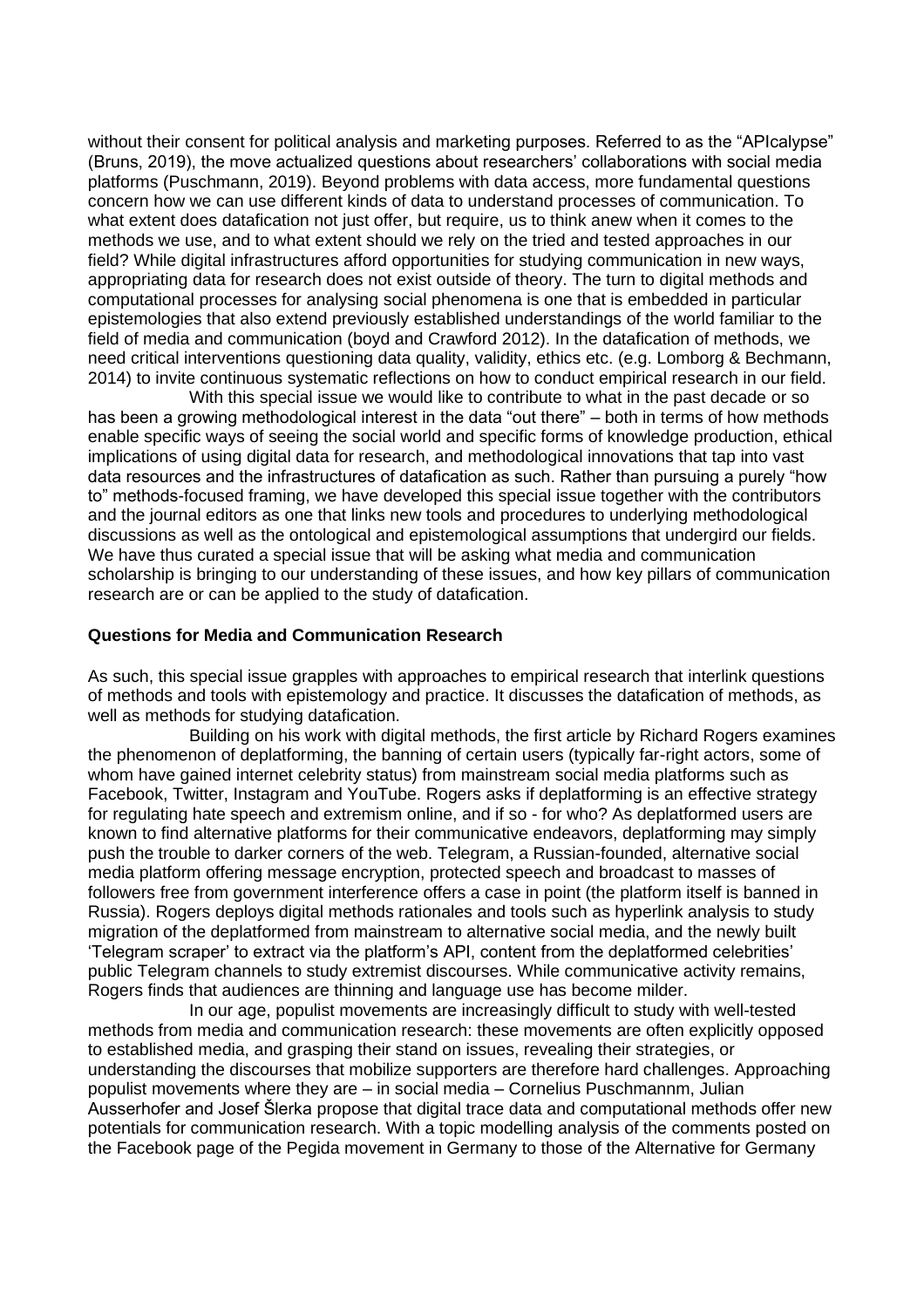(AfD), Puschmann, Ausserhofer and Šlerka argue that in addition to making the activities and arguments of such new political actors visible and open for analysis, the resulting analysis brings out the small, gradual changes in their nativist agendas, and thereby document the dynamic nature of these actors.

In her contribution, Anat Ben-David enters the debate on methods for social media research after easy access to platforms' API for data harvesting got shut down. Offering a different approach to digital methods than the previous contributions, she uses archival theory and describes Facebook as a contemporary archon of public records, while at the same time being unarchivable. What we need, argues Ben-David, is counter archives. Counter archiving datafied platforms can make visible the knowledge production, as well as the limitations, of publicly available records, allowing for a critique of the epistemic affordances of the data that Facebook (or other social media) research relies upon. In her article, Ben-David illustrates the strategy of counter archiving by way of two examples: A public archive of the Israeli parliament on Facebook, 2015-2019, and a screenshot archive of political advertising from the 2019 Israeli election. Pointing to implications for the suggested strategy, she also discusses how such practices blurs the boundaries between archivists, activists and scholars.

Whilst Ben-David engages with the affordances of platforms as a way to question datafied knowledge production, Alice Mattoni, in her contribution, turns the lens to the effects of data in our social world by situating data practices in the wider communication repertoires of activists. Focusing on the interplay between big data and anti-corruption activism, Mattoni argues for the value of the long-standing social science tradition of grounded theory as a way to disentangle the complex communicative contexts in which data-enabled activism happens. Grounded theory, she argues, is particularly useful for studying emergent phenomena such as datafication and for selecting case studies in a way that is sensitive to different practices across diverse contexts. It also allows for situational analysis that can grapple with the multitude of human and non-human actors that make up the network surrounding different cases of data-enabled activism. This is particularly pertinent, Mattoni contends, for highlighting the local instances of a global phenomenon, rejecting universalism and instead elevating the particularities of experiences of datafication.

In their article on datawalking as a method for studying datafying infrastructures, Karin van Ess and Michiel de Lange develop a methodological reflection of datawalking as a novel way of producing knowledge about the temporally and spatially situated data-operations by which contemporary media technologies come to shape culture and society. Grounding their discussion in examples of infrastructure and the mediated, or "smart", city, and reaching into the disciplines of critical data studies and urban studies, the authors take datawalking to address the invisibility, decontextualization and (lack of) accessibility of data and infrastructures often assumed in scholarship on datafication. Datawalking, envisioned to work in tandem with other qualitative methods, is said to produce embodied, situated and generative knowledge of how current city-life is orchestrated by way of datafying infrastructures. In doing so, argues van Es and de Lange, datawalking may help groom critical consciousness and alternative narratives about the consequences of datafication and the pervasive presence of big tech in everyday life, including the power of smart technology in shaping human futures.

In the final contribution to this special issue, Rasmus Helles and Jakob Ørmen ask us to critically reflect on the continuities of long-standing approaches to explanation in the context of novel methodological innovations in the form of big data. Pushing back against the notion that big data has led to a new methodological paradigm in research, Helles and Ørmen instead argue that these new analytical techniques associated with big data should be seen as being productively integrated into existing explanatory strategies familiar in media and communication studies. Using neo-positivism, critical realism and interpretivism as illustrative examples of explanatory frameworks they outline different applications of big data techniques for media and communication research. In so doing, the paper pertinently stresses the distinct nature of scholarly pursuits that will need to critically reflect on the epistemic 'surplus' and 'debts' that come with appropriating tools from outside social science in order to formulate the different varieties of standards that we want to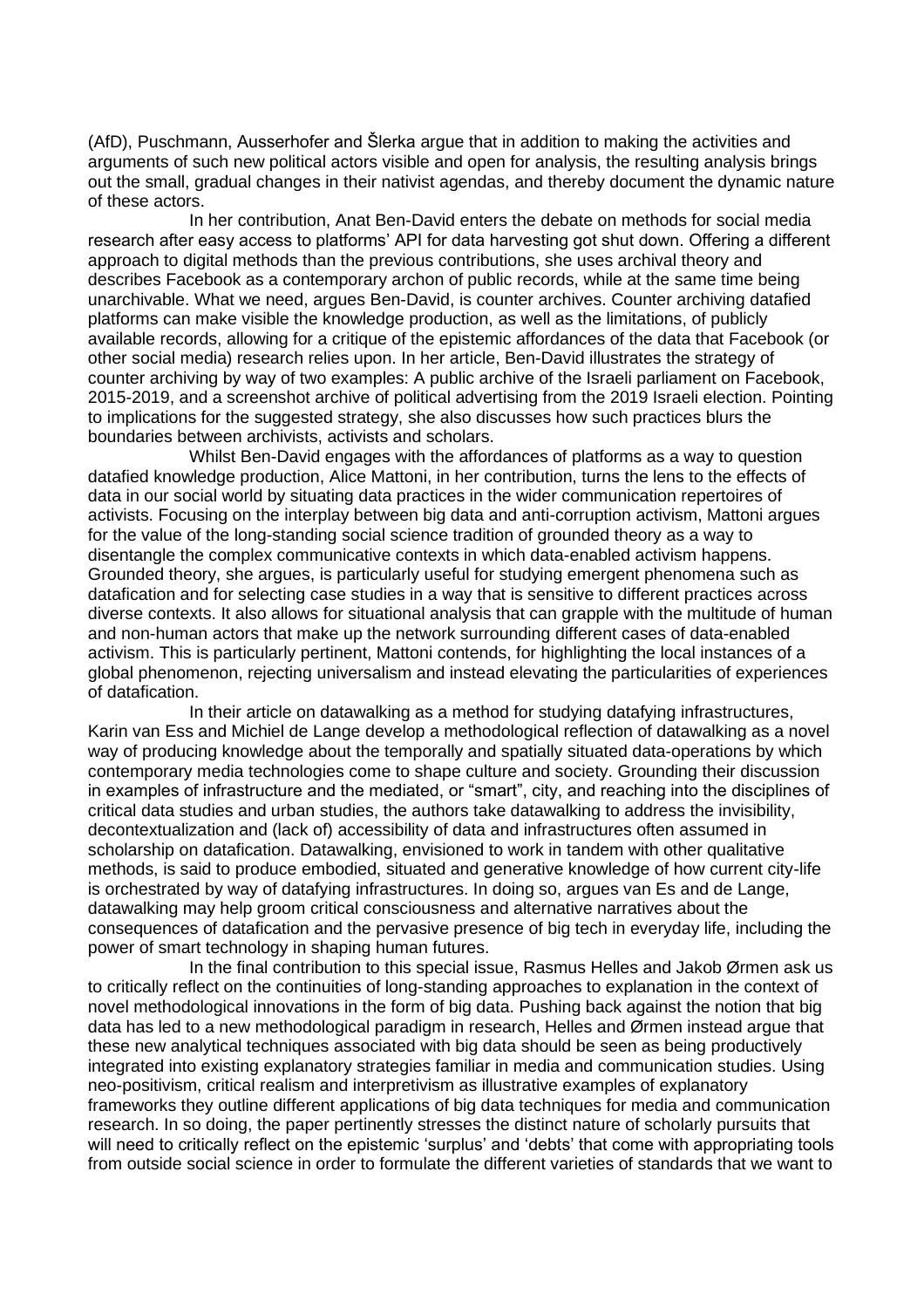apply to these models. This, Helles and Ørmen conclude, is a call to media and communication research that privileges the historical agility of the field to contend with methodological innovation, even in the form of 'new' big data.

#### **Acknowledgements**

The editors wish to thank Fieke Jansen, Lars Nyre, Dag Elgesem, Kristian Ahm, Philippe Maarek and Signe Sophus Lai for contributing book reviews and notes aligned with the theme of the special issue.

Stine Lomborg received funding from the Independent Research Fund Denmark (grant no. 8018- 00113B). Lina Dencik is funded by a Starting Grant from the European Research Council (grant no. 759903). Hallvard Moe received funding from The Research Council of Norway (grant no. 247617).

## **References:**

Boyd, D. & Crawford, K. (2012). Critical questions for big data. Information, Communication & Society, 15(5): 662-679, DOI: [10.1080/1369118X.2012.678878](https://doi.org/10.1080/1369118X.2012.678878)

Bruns, A. (2019). After the 'APIcalypse': Social media platforms and their fight against critical scholarly research. Information, Communication & Society, 22(11): 1544-1566, DOI: [10.1080/1369118X.2019.1637447](https://doi.org/10.1080/1369118X.2019.1637447)

Bucher, T. (2012) Want to be on the top? Algorithmic power and the threat of invisibility on Facebook. New Media and Society, 14(7): 1164–1180.

Bunz, M. & Meikle, G. (2018). The internet of things, Cambridge, Polity Press.

Castells, M. (2007). Communication, Power and Counter-power in the Network Society. International Journal of Communication, 1, 238-266.

Diakopoulos, N. (2015) Algorithmic accountability: Journalistic investigation of computational power structures. Digital Journalism, 3(3): 398-415.

Dencik, L., Hintz, A. & Cable, J. (2016), Towards Data Justice? The ambiguity of anti-surveillance resistance in political activism, Big Data & Society. DOI: 10.1177/2053951716679678

Dencik, L. (2019). Situating practices in datafication - from above and below. In: Stephansen, H. and Treré, E. (eds.) Citizen Media and Practice. London and New York: Routledge.

Gitelman, L. (2013). "Raw Data" Is an Oxymoron. Cambridge, MA, MIT Press.

Hintz, A., Dencik, L. & Wahl-Jorgensen, K. (2018). Digital Citizenship in a Datafied Society. Cambridge: Polity.

Jensen, K. B. (2010). Media Convergence. London & New York: Routledge.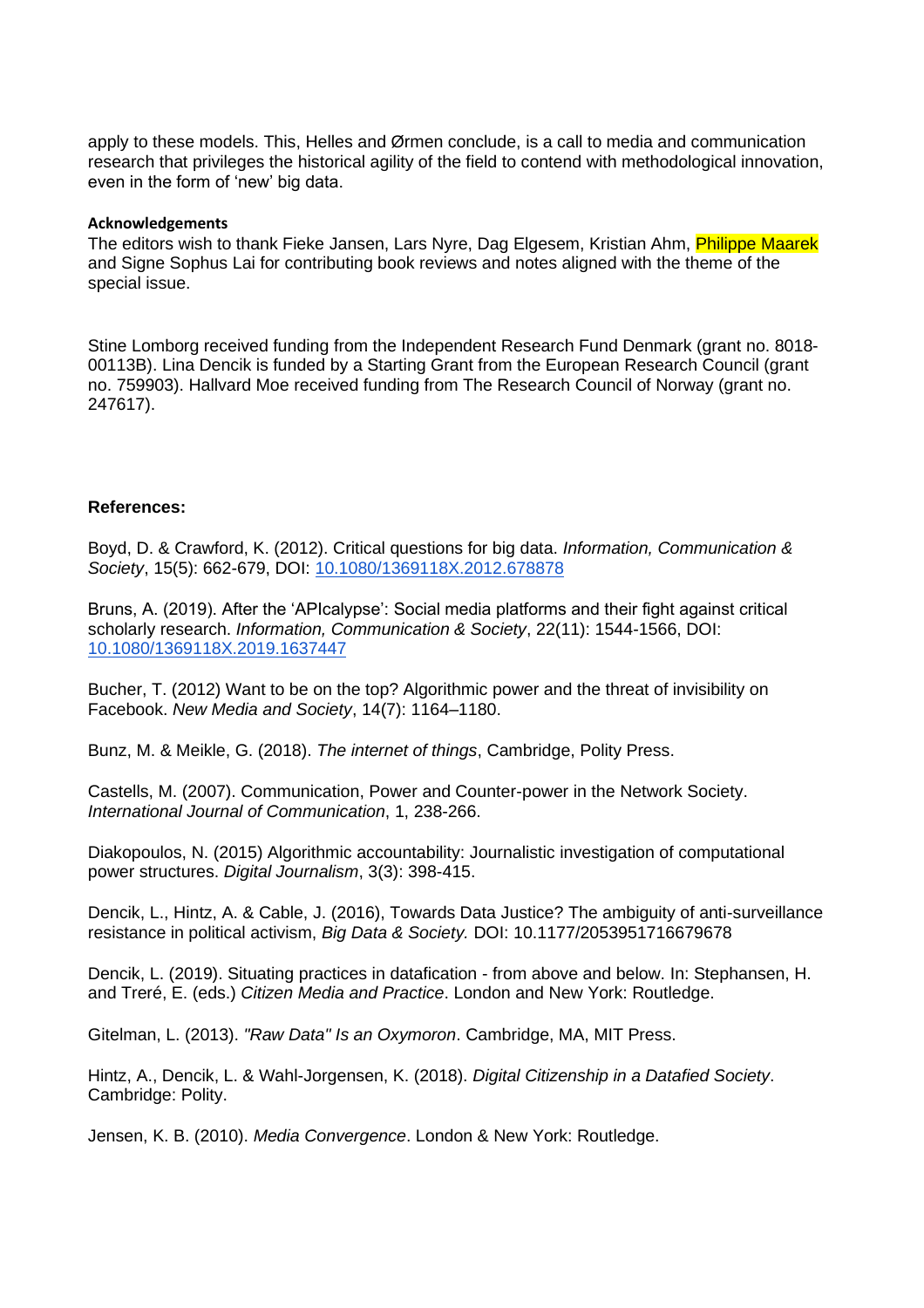Jensen, K. B. (2012). Lost, Found, and Made : Qualitative Data in the Study of Three-Step Flows of Communication (pp. 435-450). In: Volkmer, I. (ed.) : The Handbook of Global Media Research. Malden, MA: Wiley-Blackwell.

Jensen, K. B. & Helles, R. (2017). Speaking into the system : Social media and many-to-one communication. European Journal of Communication, 32(1): 16-25.

JGB, DM & KER (1986). Editorial. European Journal of Communication, 1(1): 3-6.

Katz, E. & Lazarsfeld, P. F. (1955). Personal influence: The part played by people in the flow of mass communication. Glencoe, IL: Free Press.

Kennedy, H. (2018) Living with Data: Aligning Data Studies and Data Activism Through a Focus on Everyday Experiences of Datafication. Krisis *–* Journal for Contemporary Philosophy. Issue 1: 18- 30

Mayer-Schonberger, V. & Cukier, K. (2013). Big data: A revolution that will transform how we live, work, and think. New York, Houghton Mifflin Hardback Publishing.

Livingstone, S. (2004) The Challenge of Changing Audiences. Or, What is the Audience Researcher to do in the Age of the Internet? European Journal of Communication, 19(1): 75-86

Livingstone, S. (2019). Audiences in an Age of Datafication: Critical Questions for Media Research. Television & New Media, 20(2): 170-183

Lomborg, S. & Bechmann, A. (2014). Using APIs for data collection on social media. The Information Society, 30(4): 256-265.

Lomborg, S. & Frandsen, K. (2016). Self-tracking as communication. Information, Communication & Society, 9(7):1015-1027.

Mejias, U. A. & Couldry, N. (2019). Datafication. Internet Policy Review, 8(4). DOI: 10.14763/2019.4.1428

Picone, I (2017) Conceptualizing media users across media: The case for 'media user/use' as analytical concepts, Convergence, 23(4), 378–390.<https://doi.org/10.1177/1354856517700380>

Puschmann, C (2019) An end to the wild west of social media research: a response to Axel Bruns. Information, Communication & Society, 22(11): 1582-1589, DOI: 10.1080/1369118X.2019.1646300

Rogers, E. M. (1999). Anatomy of the two subdisciplines of communication study. Human Communication Research, 225(4): 618-631.

Rogers, R. (2013) Digital Methods. MIT Press.

Sandvig, C, Hamilton, K, Karahalios, K. (2014) Auditing algorithms: Research methods for detecting discrimination on Internet platforms. In: Data and Discrimination: Converting Critical Concerns into Productive Inquiry, Seattle, USA, 22 May 2014:. 1–23.